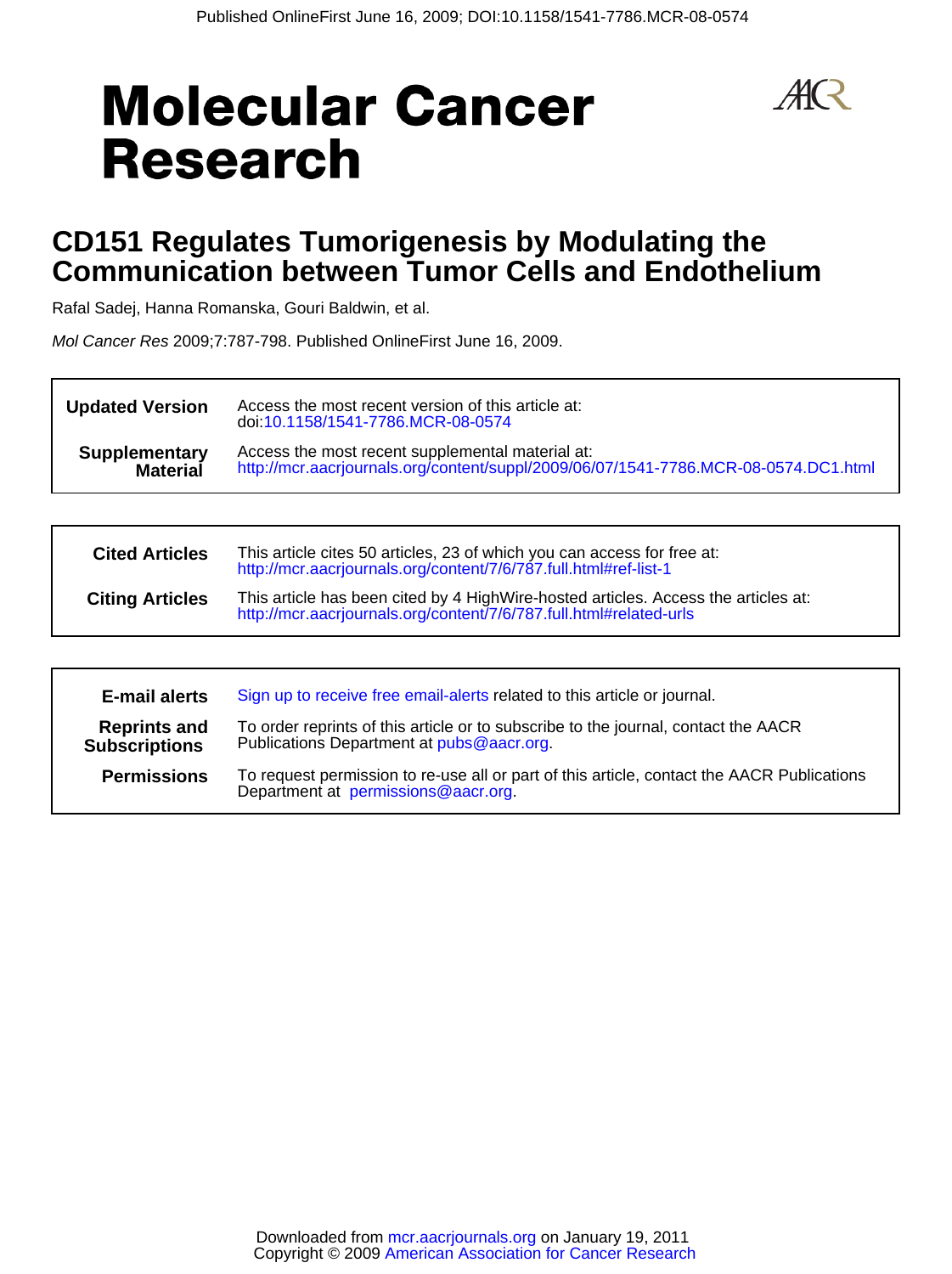# CD151 Regulates Tumorigenesis by Modulating the Communication between Tumor Cells and Endothelium

Rafal Sadej,<sup>1</sup> Hanna Romanska,<sup>2</sup> Gouri Baldwin,<sup>1</sup> Katerina Gkirtzimanaki,<sup>5</sup> Vera Novitskaya,<sup>1</sup> Andrew D. Filer,<sup>3</sup> Zuzana Krcova,<sup>6</sup> Renata Kusinska,<sup>4</sup> Jiri Ehrmann,<sup>6</sup> Christopher D. Buckley,<sup>3</sup> Radzisław Kordek,<sup>4</sup> Piotr Potemski,<sup>4</sup> Aristides G. Eliopoulos,  $5$  El-Nasir Lalani,  $7$  and Fedor Berditchevski $1$ 

<sup>1</sup> Cancer Research UK Institute for Cancer Studies, <sup>2</sup> Department of Pathology and <sup>3</sup> Division of Immunity and Infection, The University of Birmingham, Edgbaston, Birmingham, United Kingdom; <sup>4</sup>Department of Pathology and Chemotherapy, Medical University of Łódź, Łódź, Poland; <sup>5</sup>Division of Basic Sciences, Laboratory of Molecular and Cellular Biology, University of Crete Medical School, Heraklion, Crete, Greece; <sup>6</sup>Department of Pathology, Laboratory of Molecular Pathology, Faculty of Medicine and Dentistry, Palacky University Olomouc, Olomouc, Czech Republic; and <sup>7</sup> Department of Pathology and Microbiology, Aga Khan University, Karachi, Pakistan

# **Abstract**

The tetraspanin CD151 forms stoichiometric complexes with laminin-binding integrins (e.g., α3β1, α6β1, and α6β4) and regulates their ligand-binding and signaling functions. We have found that high expression of CD151 in breast cancers is associated with decreased overall survival (3.44-fold higher risk of death). Five-year estimated survival rates were 45.8% (95% confidence interval, 16.4-71.4%) for CD151-positive patients and 79.9% (95% confidence interval, 62.2-90.0%) for CD151-negative patients. Furthermore, CD151 was positively associated with axillary lymph node involvement. To study the biological significance of this observation, we investigated the contribution of CD151 in breast cancer tumorigenesis using MDA-MB-231 cells as a model system. Stable down-regulation of this tetraspanin by short-hairpin RNA decreased the tumorigenicity of these cells in mice. Detailed immunohistologic analysis of CD151 (+) and CD151(−) xenografts showed differences in tumor vascular pattern. Vascularization observed at the subcutaneous border of the CD151(+) tumors was less pronounced or absent in the CD151(-) xenografts. In vitro experiments have established that depletion of CD151 did not affect the inherent proliferative capacity of breast cancer cells in three-dimensional extracellular matrices, but modified their responses to endothelial cells in coculture experiments. The modulatory activity of CD151 was dependent on its association with both α3β1 and α6β4 integrins. These data point to a new role of CD151 in

tumorigenesis, whereby it functions as an important regulator of communication between tumor cells and endothelial cells. These results also identify CD151 as a potentially novel prognostic marker and target for therapy in breast cancer. (Mol Cancer Res 2009;7(6):787–98)

# Introduction

Transmembrane proteins of the tetraspanin superfamily are the main structural unit of tetraspanin-enriched microdomains that are implicated in various cellular functions including motility, differentiation, and cell-cell fusion (1-3). It has been proposed that the functionality of the tetraspanin-enriched microdomain relies on the associated transmembrane receptors (e.g., adhesion molecules and receptor tyrosine kinases), the ligand binding and subsequent activities of which are influenced by specific tetraspanins (2, 4).

Various tetraspanins are also linked to tumorigenesis as having both protumorigenic and antitumorigenic activities. Overexpression of CD9 and CD82/KAI1 suppressed proliferation, tumorigenicity, and metastatic progression of various types of tumor cells (5-9). These in vitro data have been supported by observations of decreased expression of CD9 and CD82 in patients with advanced disease. The involvement of these tetraspanins in signaling and trafficking of the associated receptors (e.g., integrins, EGFR) may, in part, explain their role in tumor cell growth and metastatic spread (10, 11). In contrast, CO-O29, the overexpression of which was observed in various epithelial tumors, potentiates tumor cell growth in vivo by inducing tumor angiogenesis (12). Proangiogenic function of CO-029–expressing cells was linked to tumor-derived exosomes which stimulated angiogenesis both *in vitro* and *in vivo*. These results indicate that tetraspanins can regulate various steps (both for and against) in the tumorigenic process.

The tetraspanin CD151/PETA-3/SFA-1/Tspan24 forms highly stable complexes with a number of integrins including  $\alpha 3\beta 1$ . Elevated expression of CD151 has been observed in patients with advanced forms of non–small cell lung carcinomas and prostate cancers (13, 14). Furthermore, previous reports have shown that although CD151 did not influence tumor cell growth at the primary site, it potentiated the metastatic properties of

Received 12/20/08; revised 3/5/09; accepted 3/19/09; published OnlineFirst 6/16/09. Grant support: Cancer Research UK grants C1322/A5705 (F. Berditchevski). Z. Krcova and J. Ehrmann were supported by the Czech Ministry of Education Grant MSM 6198959216.

The costs of publication of this article were defrayed in part by the payment of page charges. This article must therefore be hereby marked *advertisement* in accordance with 18 U.S.C. Section 1734 solely to indicate this fact. Note: Supplementary data for this article are available at Molecular Cancer

Research Online (http://mcr.aacrjournals.org/).<br>Requests for reprints: Fedor Berditchevski, Cancer Research UK Institute for

Cancer Studies, The University of Birmingham, Edgbaston, Birmingham B15 2TT, United Kingdom. Phone: 44-121-414-2801; Fax: 44-121-414-4486. E-mail: f.berditchevski@bham.ac.uk

Copyright © 2009 American Association for Cancer Research. doi:10.1158/1541-7786.MCR-08-0574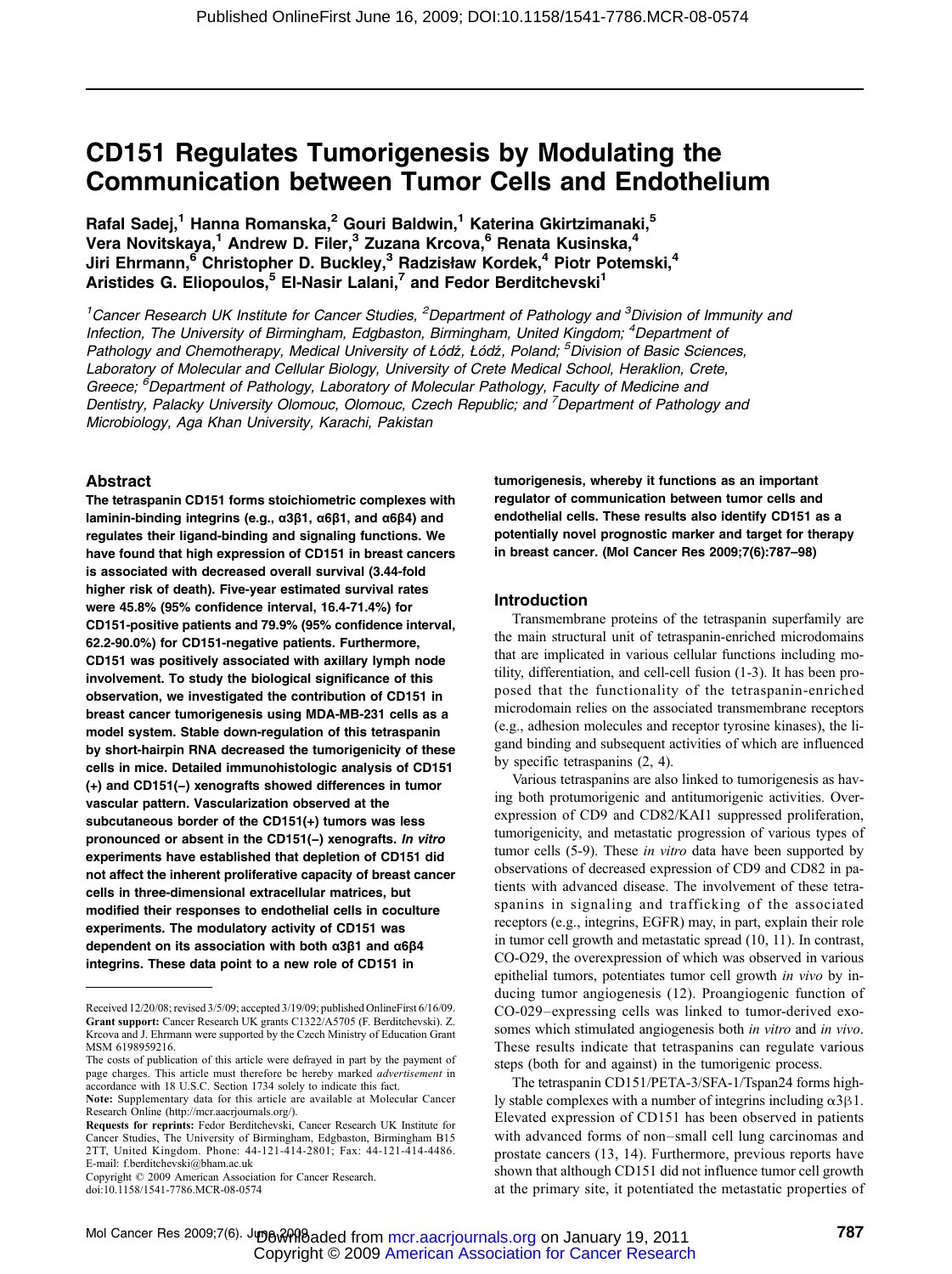tumor cells (15, 16). These data are in agreement with numerous in vitro experiments which identified CD151 as a promigratory and proinvasive tetraspanin (16-22). It has been proposed that CD151 regulates tumor cell invasion through mechanisms involving associated integrins, receptor tyrosine kinase c-Met, and matrix metalloproteinase-7 (23). More recently, it was found that elevated expression of CD151 was observed in high-grade and estrogen receptor (ER)–negative subtypes of breast cancers (24). This was further correlated with the ability of CD151 to facilitate the collaboration of  $\alpha$ 6 integrins with epidermal growth factor (EGF) receptor (EGFR; ref. 24).

In this article, we confirmed that elevated expression of CD151 is observed in high-grade breast cancers. Furthermore, for the first time, we showed that expression of this tetraspanin was a significant negative prognostic indicator of overall survival in breast cancer. However, in contrast to a recent publication by Yang and colleagues (24), we found that there was no correlation between the expression levels of CD151 and ER. Using MDA-MB-231 breast cancer cells as a model system, we have shown the contribution of CD151 to tumorigenesis and found that CD151 regulates tumor cell responses to soluble factors secreted by endothelial cells.

## **Results**

Elevated Expression of CD151 Correlates with Lower Survival of Patients with Breast Cancer

To examine the potential involvement of CD151 in breast cancer, we did immunohistochemical analyses on the archival specimens from invasive ductal carcinoma. The median follow-up period for 42 censored patients was 54 months (range, 9-63), and for the whole group, it was 48.5 months (range, 1-63). During follow-up, two deaths due to causes other than breast cancer were observed. Patient characteristics are summarized in Supplementary Table S1. Seventeen (30.4%) cases were identified immunohistochemically as being CD151-positive (Fig. 1A, top), whereas 39 tumors were regarded as being CD151-negative (Fig. 1A, bottom). Associations between clinicopathologic variables and overall survival are presented in Table 1. CD151 positive patients had 3.44-fold higher risk of death from breast cancer in comparison with CD151-negative patients. The 5-year estimated survival rate was 45.8% [95% confidence interval (CI), 16.4-71.4%] for CD151-positive patients and 79.9% (95% CI, 62.2-90.0%) for the CD151-negative group (log rank  $P = 0.016$ ; Fig. 1B). Interestingly, additional analysis showed that CD151 expression was positively associated with the involvement of regional lymph nodes ( $P = 0.036$ ). Importantly, in contrast to a recently published report, we found no association of CD151 expression with ER status ( $P = 0.640$ ). In addition, no correlation with tumor grade ( $P = 0.810$ ), disease stage  $(P = 0.339)$ , or age  $(P = 0.773)$  was observed. However, in a group of 31 patients with metastases in regional lymph nodes, CD151 expression showed a clear tendency towards worsening of overall survival (hazard ratio of death, 2.89; 95% CI, 0.82-  $10.19; P = 0.098$ ).

# Down-Regulation of CD151 Diminishes the Tumorigenic Potential of Breast Cancer Cells

Histologic Analysis of CD151-Positive and CD151-Negative Xenografts. To assess the contribution of CD151 to the tu-





FIGURE 1. A. Positive (top) and negative (bottom) immunostaining for CD151 in breast cancer specimens (magnification,  $\times$ 200). **B.** Kaplan-Meier estimate for overall survival in relation to CD151 expression. CD151 expression is associated with poorer prognosis. Five-year overall survival rate for CD151-positive patients was 79.9% as compared with 45.8% for CD151-negative patients (95% CI; hazard ratio, 3.44).

morigenic process, we did xenograft experiments using a pair MDA-MB-231–derived cell lines which express high and low levels of CD151 referred to as MDA-MB-231/CD151(+) and MDA-MB-231/CD151(−) cells. The expression level of CD151 in MDA-MB-231/CD151(−) cells was >90% lower when compared with that of MDA-MB-231/CD151(+) cells (25). The tumorigenicity of these cells was assessed following xenotransplantation in athymic nude mice. As shown in Fig. 2A, the growth of MDA-MB-231/CD151(−) cells was slower with mean tumor sizes being ∼2-fold smaller by 21 days when compared with MDA-MB-231/CD151(+) cells. Detailed histologic analysis was carried out to compare patterns of tumor growth in animals injected with CD151-positive and CD151-negative MDA-MB-231 cells. Both CD151(+) and CD151(−) tumor

A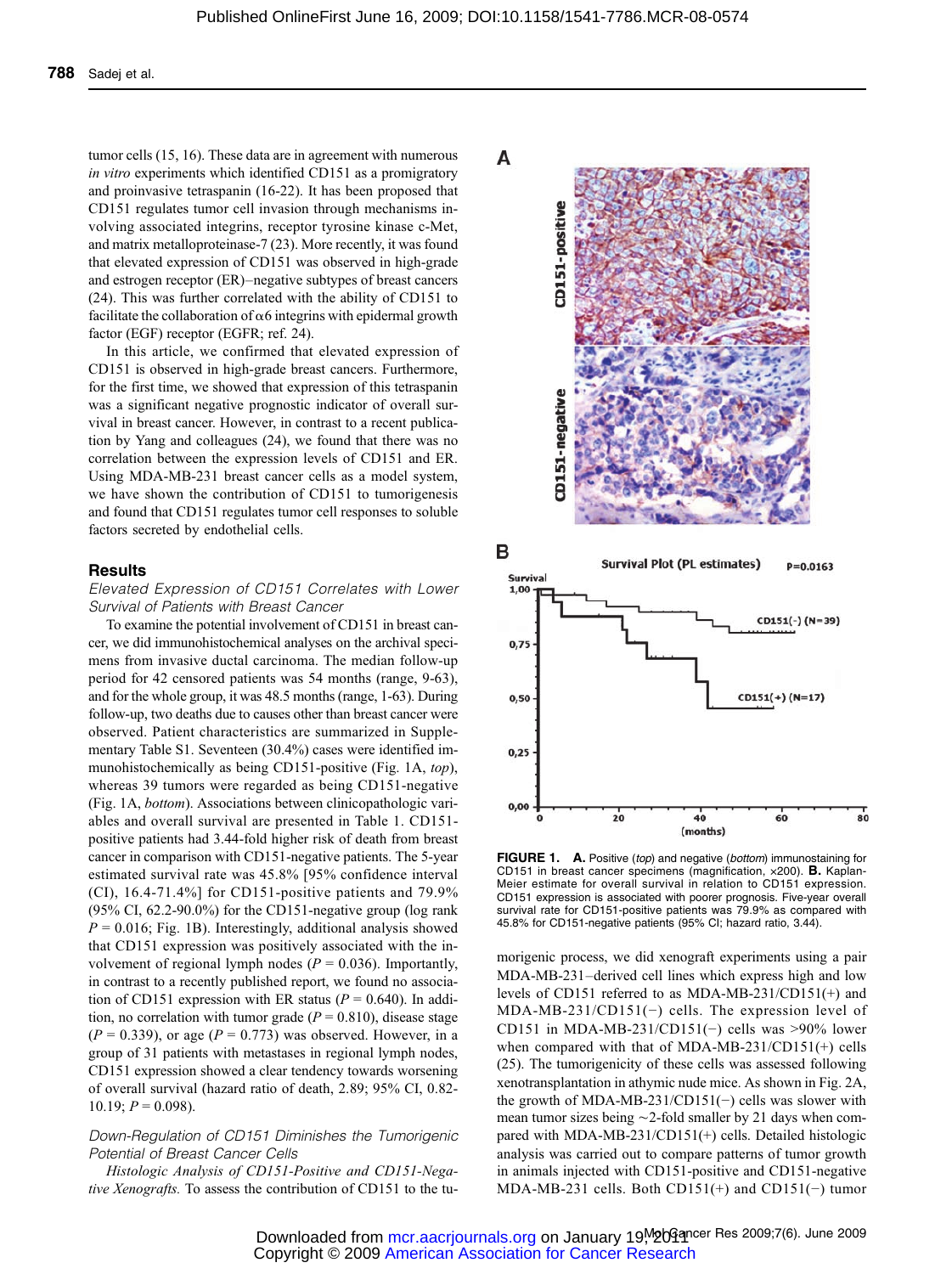#### Table 1. Associations between Clinicopathologic Variables and Overall Survival

| Variable              | Hazard Ratio (95% CI) | $\boldsymbol{P}$ |
|-----------------------|-----------------------|------------------|
| Age $(y)$             |                       |                  |
| $50 \text{ vs } 50$   | $1.59(0.55-4.61)$     | 0.389            |
| Disease stage         |                       |                  |
| $III$ vs $I-II$       | $0.87(0.27-2.77)$     | 0.813            |
| Grading               |                       |                  |
| $3 \text{ vs } 1 - 2$ | $1.29(0.43-3.85)$     | 0.652            |
| Nodal status          |                       |                  |
| Positive vs negative  | $3.53(0.98-12.65)$    | 0.053            |
| ER status             |                       |                  |
| Positive vs negative  | $0.14(0.03-0.62)$     | 0.001            |
| CD151 status          |                       |                  |
| Positive vs negative  | $3.44(1.18-10.04)$    | 0.024            |

nodules were composed of densely packed sheets of epithelioid cells with pleomorphic nuclei, many containing prominent nucleoli. In most CD151(+) tumors, there was central geographic necrosis, hemorrhage with an associated inflammatory infiltrate. At the subcutaneous margin of the CD151(+) xenografts, tumor nodules were clearly demarcated from the epidermis by bands of loose tissue composed of interwoven strands of fibrin, endothelial and mesenchymal cells, and infiltrated by granulocytes and lymphocytes (Fig. 2B and D). By contrast, CD151-negative xenografted tumor cells infiltrated the dermis with no apparent boundary between the tumor nodule and the epidermis (Fig. 2B). There was also less subcutaneous inflammation and intratumoral necrosis when compared with the CD151(+) tumors. Prevalence of necrotic areas in CD151(+) xenografts might have been due to the larger size of the tumors. The proliferative capacity of MDA-MB-231/CD151(+) and MDA-MB-231/CD151(−) cells in vivo was assessed by immunostaining of xenograft sections with antibody to Ki-67, a widely accepted marker of cell proliferation (26). The overall Ki-67 labeling index in CD151(−) xenografts was decreased when compared with CD151(+) tumors (90.00  $\pm$  3.267 versus 108.7  $\pm$  6.005, respectively;  $P = 0.0145$ ; Fig. 2C). When specific regions of the tumors were analyzed, the results showed that differences in cell proliferation between CD151(+) and CD151(−) xenografts were most pronounced at the deep border of the tumors:  $154.8 \pm 5.69$  for CD151-positive tumors versus  $119.0 \pm 5.080$  for CD151-negative tumors ( $P \le 0.0001$ ).

To analyze the inflammatory response of the host and vascularization of the xenografts, consecutive sections were immunostained for F4/80, a marker of murine macrophages (27), and Lycopersicon esculentum lectin, which reacts with murine endothelium (28), respectively. In both MDA-MB-231/CD151(+) and MDA-MB-231/CD151(−) xenografts, F4/80-expressing cells were found scattered throughout the tumor with higher numbers at the margin of the tumors. This gradient was more pronounced in CD151(+) tumors (Fig. 3A). Although overall quantitative assessment of vessel density did not show significant difference between the two types of xenografts [CD151 (+),  $5.37 \pm 0.3150$ ; CD151(−),  $4.67 \pm 0.199$ ;  $P = 0.2977$ ; 95% CI], vascularization of xenografts differed in the pattern of vessel distribution. Specifically, an angiogenic network at the subcutaneous border was better developed in CD151 positive tumors (Fig. 3A and B). MDA-MB-231 cells are

known to secrete proangiogenic growth factors, vascular endothelial growth factor (VEGF) and basic fibroblast growth factor, which contribute to the growth and vascularization of xenografts in vivo (29, 30). However, we found that the control and MDA-MB-231/CD151(−) cells produced similar amounts of these proteins under standard culturing conditions, and there was no difference in either intensity or distribution of VEGF and basic fibroblast growth factor between the xenografts (Supplementary Fig. S1). Furthermore, we found that morphogenesis of cultured human umbilical vascular endothelial cells (HUVEC) on Matrigel was affected in equal measure by growth medium conditioned with MDA-MB-231/CD151(+) and MDA-MB-231/CD151(−) cells (Fig. 3C). These results suggest that different patterns of angiogenesis of MDA-MB-231/CD151(+) and MDA-MB-231/CD151(−) xenografts are likely to be a result of differences in cooperation between growing tumor cells and the host microenvironment.

# The Role of CD151 in the Growth of Breast Cancer Cells in Three-dimensional Extracellular Matrix

As a first step towards understanding how CD151 can regulate tumor cell growth in vivo, we compared the behavior of MDA-MB-231/CD151(+) and MDA-MB-231/CD151(−) cells embedded in 0.16% collagen type I gels and Matrigel. Within 7 to 8 days after plating in collagen, both MDA-MB-231/ CD151(+) and MDA-MB-231/CD151(−) cells formed extensive networks of cables/cords (Fig. 4A). Quantification of these experiments has shown that depletion of CD151 had no observable effect on length, thickness, or branching of the cables formed in three-dimensional collagen (results are not shown). When grown within three-dimensional Matrigel, both MDA-MB-231/CD151(+) and MDA-MB-231/CD151(−) cells formed compact colonies (Fig. 4B). Morphometric analysis of the colonies (i.e., colony diameter measurement) showed that a deficiency in CD151 does not change the inherent proliferative potential of MDA-MB-231 cells in three-dimensional extracellular matrix (ECM; Fig. 4C). This was subsequently confirmed when we measured the proliferation of MDA-MB-231/CD151 (+) and MDA-MB-231/CD151(−) cells in three-dimensional Matrigel using Alamar blue (Fig. 4D).

# CD151 Regulates the Responses of Tumor Cells to Endothelial Cells but not Fibroblasts

We hypothesized that the inhibitory effect of CD151 depletion on growth in vivo may be due to the involvement of this tetraspanin in the communication between tumor cells and the surrounding stromal cells. First, we examined whether the presence of fibroblasts originated from various tissues affecting the growth of MDA-MB-231 cells in three-dimensional ECM. In these experiments, MDA-MB-231 cells were seeded in threedimensional ECM over the monolayer of fibroblasts grown on plastic. We found that there was no migration of fibroblasts into three-dimensional ECM under these experimental conditions. When compared with the control conditions (i.e., culturing alone), coculturing with fibroblasts potentiated the growth of both CD151-positive and CD151-negative cells which developed more elaborate networks of cables in three-dimensional collagen within 7 to 8 days after plating (Fig. 5A). The pattern of growth and various morphometric variables (e.g.,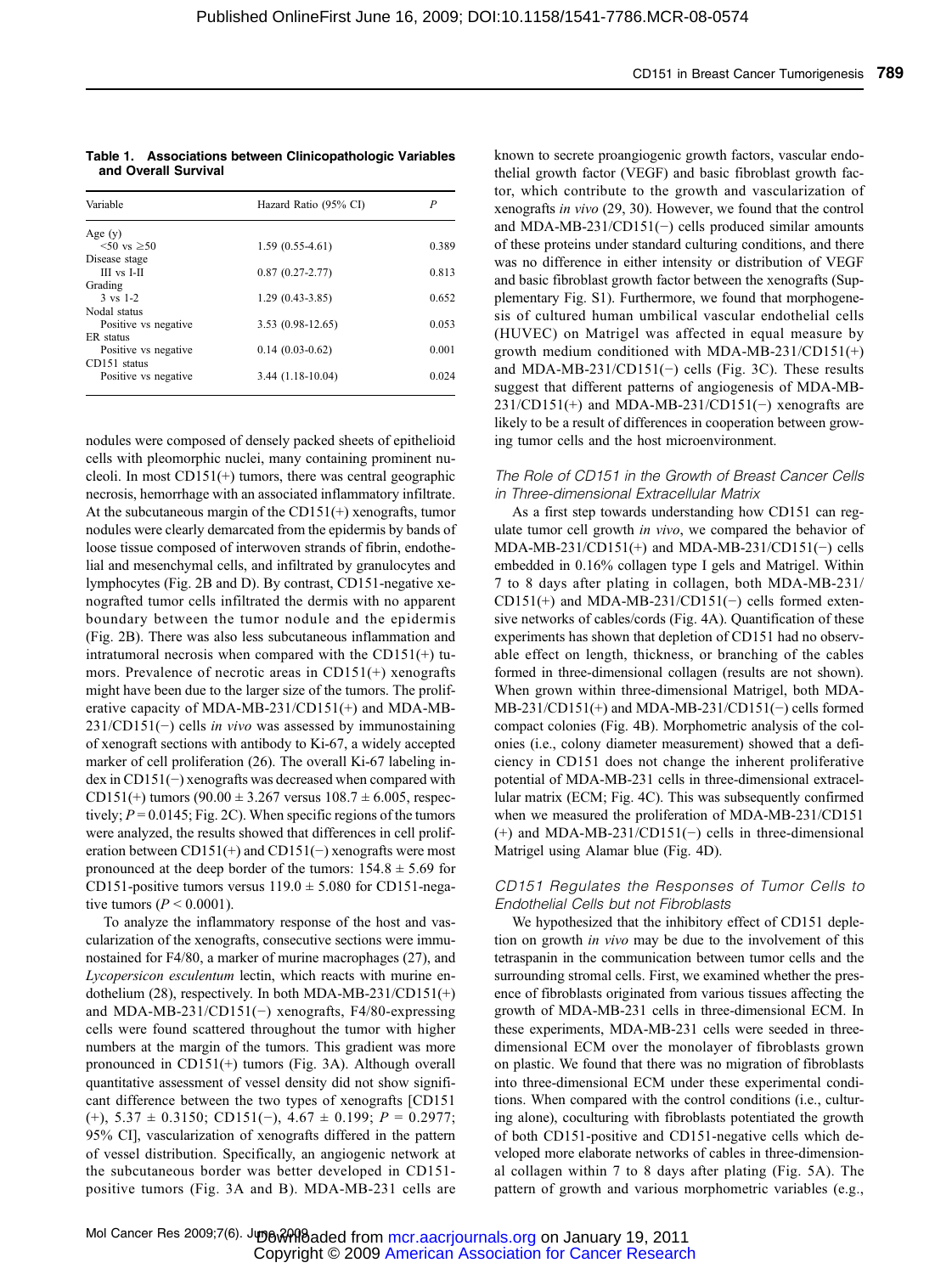





FIGURE 2. Down-regulation of CD151 causes inhibition of tumor cell growth. A. Tumor growth in mice. Growth of tumors was assessed after subcutaneous injection of MDA-MB-231/ CD151(+) and MDA-MB-231/ CD151(−) cells in athymic nude mice. Ten mice were used in each group. Tumors became measurable ∼8 to 10 d posttransplantation; this is represented as day 0 on the graph. Points, means of tumor volumes evaluated at various time intervals; bars, SE. Presence of CD151 affects the histology of MDA-MB-231 xenografts. **B.** H&E staining of MDA-MB-231 xenografts. CD151(+) tumors are clearly separated from the epidermis by bands of loose tissue composed of interwoven strands of fibrin, endothelial and mesenchymal cells, and infiltrated by neutrophils (left; inset; magnification, ×200) whereas CD151 (−) tumor cells infiltrate the dermis with no apparent boundary between the nodule and the epidermis (right; inset; magnification, x200). C. Ki-67 labeling index. Results of quantification of Ki-67–immunopositive cells (average from nine high-power fields, ∼1,000 cells/sample; magnifi-cation, ×400). D. Giemsa staining of subcutaneous border MD-MB-231xenografts. Differentiation of nuclear morphology of the cells reveals rich infiltration composed of lymphocytes (arrows) and granulocytes (*arrowheads*) in<br>CD151(+) tumors (*left*) and almost absent from CD151(−) tumors (right).

length and thickness of the cables) were comparable in MDA-MB-231/CD151(+) and MDA-MB-231/CD151(−) cells. Similarly, we observed no difference in growth in the presence of fibroblasts when CD151-positive and CD151-depleted cells

were seeded into three-dimensional Matrigel (Fig. 5B). We then examined whether coculturing with human endothelial cells affects the growth of CD151-positive and CD151-depleted MDA-MB-231 in three-dimensional Matrigel. In the presence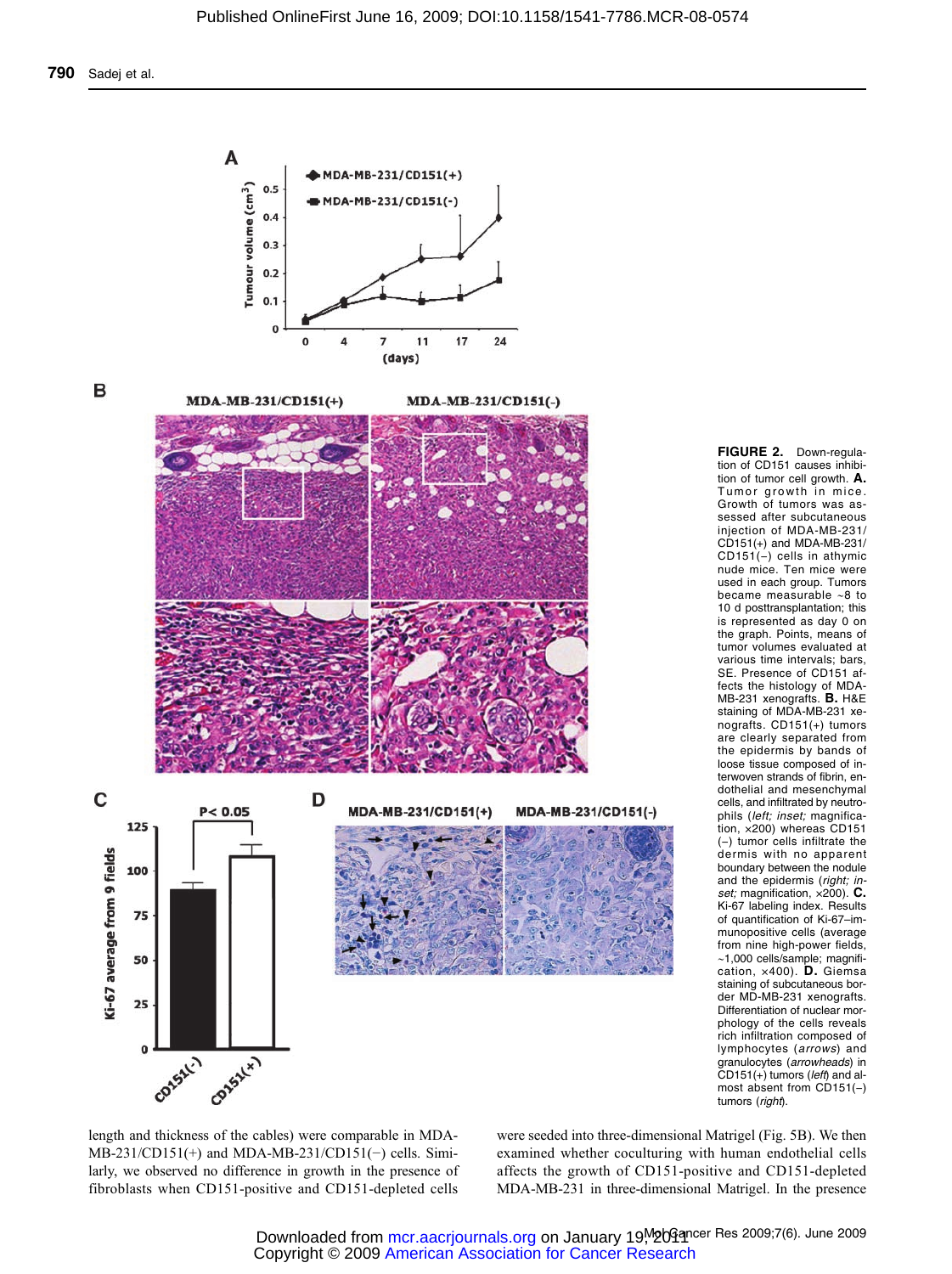

FIGURE 3. A. Subcutaneous zones of MDA-MB-231/CD151(+) (left) and MDA-MB-231/CD151(−) (right) xenografts (magnification, ×100). Immunohistochemistry: distribution of macrophages (top) and endothelial cells (bottom) was analyzed using monoclonal antibody F4/80 and biotinylated L. esculentum (tomato) lectin, respectively. Note the gradient of immunoreactivity which is particularly clearly prominent in CD151(+) xenografts. B. Vascularization of tumor xenografts. Analysis of vascularization was done as described in Materials and Methods. The numbers represent the average from nine counts per tumor. C. The effect of MDA-MB-231–conditioned medium (CM-MDA-MB-231) on endothelial cells (HUVEC). HUVEC were plated on polymerized Matrigel for 24 h in growth medium conditioned by MDA-MB-231/CD151(+) and MDA-MB-231/CD151(−) cells for 4 d.

of HUVEC, most of the MDA-MB-231/CD151(+) colonies (∼65%) displayed a characteristic "scattering" phenotype (i.e., aggregates of loosely associated cells; Fig. 5C, left). By contrast, MDA-MB-231/CD151(−) cells were less responsive to HUVEC with >80% of the colonies retaining a "compact" morphology (Fig. 5C, right). In agreement with these findings, we observed specific differences in signaling when MDA-MB-231/CD151(+) and MDA-MB-231/CD151(−) cells were exposed to the medium conditioned by HUVEC. First, activation of extracellular signal-regulated kinase-1/2 (ERK1/2) was more robust in CD151-positive cells (Fig. 5D, lanes 1-4; Fig. 5E).

Second, the dynamics of activation of Src kinases was also different. Whereas in MDA-MB-231/CD151(+) cells, the levels of active Src kinases have increased with prolonged incubations, the absence of CD151 reversed this trend (Fig. 5D, lanes 1-4). Importantly, the levels of active ERK1/2 and Src kinases were comparable when cells were plated on Matrigel in a standard growth medium (i.e., DMEM/10% fetal bovine serum; Fig. 5D, lanes 5-8). Furthermore, activation of PKB/c-Akt or basal levels of phosphorylation of FAK and p130Cas were not affected (Fig. 5D). To investigate whether such a selective effect of CD151 depletion on Src and Erk1/2 activation correlated with the behavior of MDA-MB-231 cells in three-dimensional Matrigel, we examined cellular growth in the presence of a specific Src (or MEK) inhibitor. In these experiments, we used



FIGURE 4. Contribution CD151 to growth in three-dimensional matrix. A. Growth in three-dimensional collagen. Cells were embedded into collagen gels as described in Materials and Methods and grown for 8 d. **B** to **D.**<br>Growth in three-dimensional Matrigel. Cells were embedded into growth factor–reduced Matrigel as described in Materials and Methods and grown for 10 d. Bars, 200 μm. C. Quantification of colony sizes. Colony diameters were measured using ImageJ. The diameters of more than 50 colonies were measured for each of the cell lines in each of three separate experiments. Ratio of average colony diameter for CD151-positive and CD151 depleted MDA-MB-231 was calculated for each experiment. Columns, mean of ratios; bars, SD. D. Measurements of cell proliferation. Cell proliferation was measured using Alamar blue by a spectrofluorometric method. Columns, mean of two experiments (each in triplicate); bars, SD (AFU, arbitrary fluorescence units).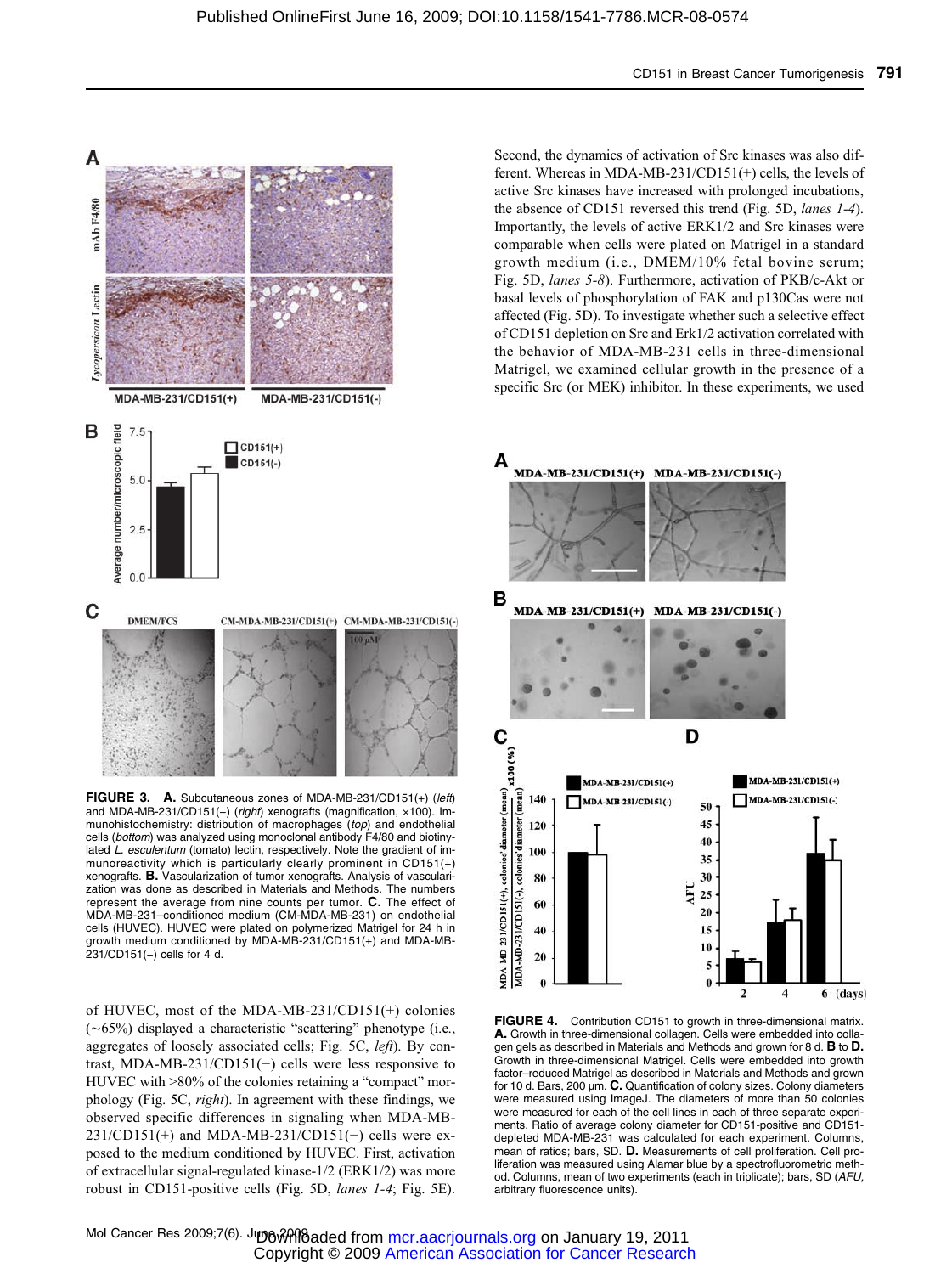

Downloaded from mcr.aacrjournals.org on January 19, D 20 ancer Res 2009;7(6). June 2009 Copyright © 2009 American Association for Cancer Research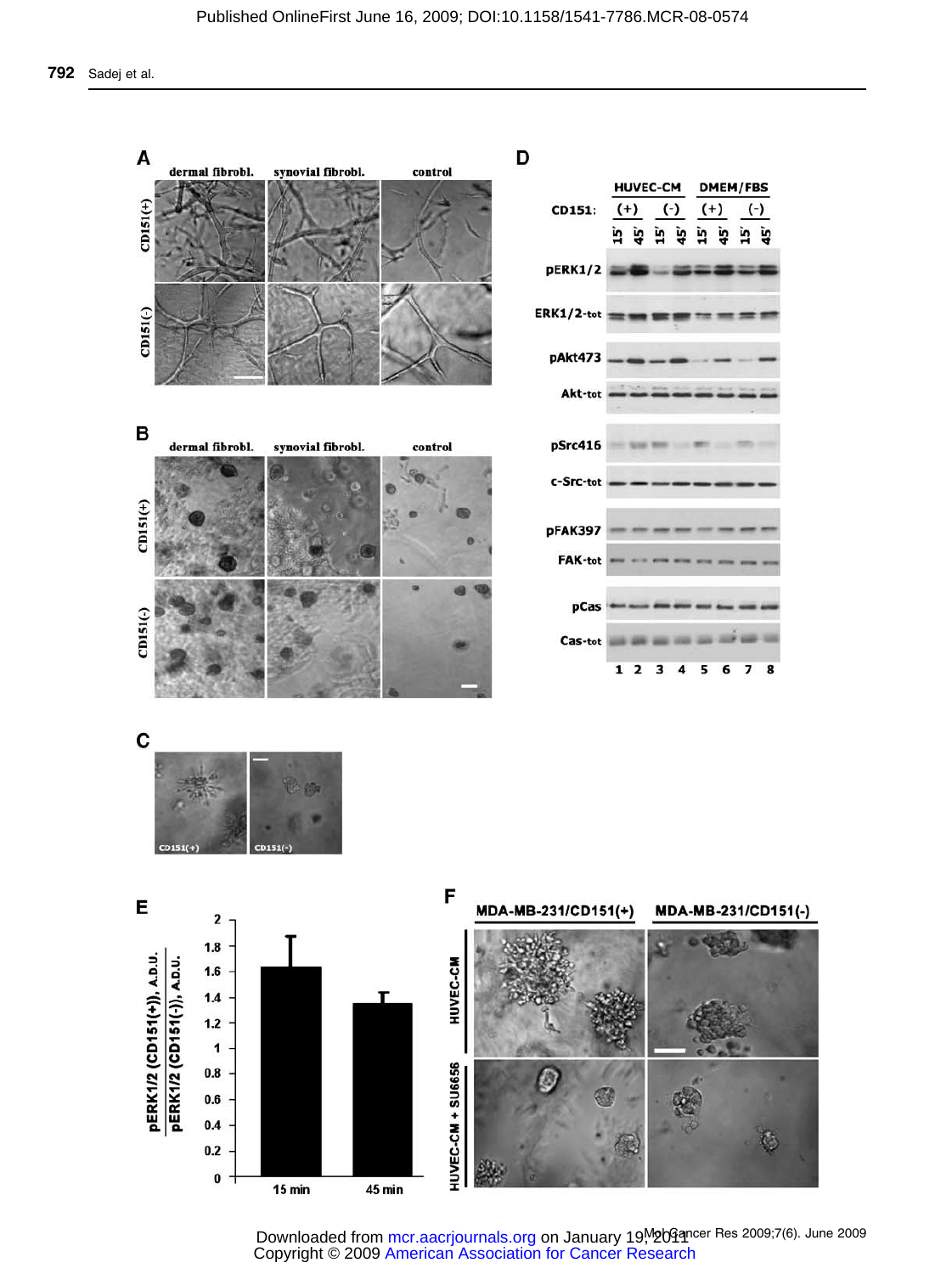HUVEC-conditioned medium (HUVEC-CM) to avoid the potentially adverse effects of inhibitors on endothelial cells. Figure 5F illustrates that inhibition of Src kinases attenuated HUVEC-CM–induced growth and scattering of MDA-MB-231/CD151(+): the number of colonies which displayed a scattering phenotype decreased from ∼72% to ∼ 28%. On the other hand, despite the fact that in the presence of MEK1/2 inhibitor, UO126 growth of both CD151(+) and CD151(−) cells was impaired, no apparent effect on scattering of MDA-MB-231/ CD151(+) in three-dimensional Matrigel was observed (results are not shown). These data strongly suggest that signaling via Src kinases contributes to CD151-dependent scattering induced by a HUVEC-produced soluble factor.

It has recently been reported that CD151 regulates cellular responses to EGF (24). Thus, we examined the behavior of MDA-MB-231/CD151(+) and MDA-MB-231/CD151(−) cells grown in three-dimensional ECM in the presence of EGF. As shown in Fig. 6A, the presence of EGF did not change the appearance or size of the colonies in three-dimensional Matrigel when compared with the control conditions. Furthermore, we observed no difference in EGF-induced or HB-EGF–induced tyrosine phosphorylation of cellular proteins, or activation of ERK1/2 and c-Akt (Fig. 6B). These results argue against the involvement of EGFR in the CD151-dependent cellular responses to an endothelial-derived soluble factor(s).

# Association with Integrins Is Critical for CD151-Mediated Response of MDA-MB-231 Cells to HUVEC

To establish whether CD151-dependent sensitization to HU-VEC involves integrins, we examined the responses of MDA-MB-231/CD151(−) cells which were engineered to express CD151-QRD mutant [MDA-MB-231/CD151(−)/rec/QRD cells]. A previous study has shown that mutation of QRD to INF (residues 194-196) within the large extracellular loop prevents direct interactions between CD151 and integrins within tetraspanin-enriched microdomains (31). We confirmed this observation using MDA-MB-231/CD151(−)/rec/QRD cells (25). As a control for these experiments, we used MDA-MB-231/CD151(−) cells re-expressing the wild-type CD151 [MDA-MB-231/CD151(−)/rec/wt cells]. Western blotting analysis showed that the expression levels of CD151-QRD mutant and wild-type protein in reconstituted cell lines were comparable (25). As expected, MDA-MB-231/CD151(−)/rec/wt cells regained their responsiveness to HUVEC (Fig. 7A, *left*) with >75% of the colonies exhibiting a scattering phenotype in three-dimensional Matrigel. On the contrary, the appearance of MDA-MB-231/CD151(−)/rec/QRD colonies was similar to that of the CD151-negative cells (Fig. 7A, right). In complementary experiments, we analyzed the contribution of integrins α3β1 and α6β4, principal integrin partners of CD151 in MDA-MB-231 cells, to HUVEC-induced cellular responses in three-dimensional ECM. Towards this end, we established stable MDA-MB-231 cell lines which expressed low levels of these integrins (referred to as MDA-MB-231/ $\alpha$ 3 $\beta$ 1<sup>low</sup> and MDA-MB-231/ $\alpha$ 6 $\beta$ 4<sup>low</sup>). Flow cytometry experiments have shown that the levels of analyzed growth of  $\alpha$ 3β1 and  $\alpha$ 6β4 integrins were decreased by >90% (Fig. 7B). As illustrated in Fig. 7C, both MDA-MB-231/ $\alpha$ 3 $\beta$ 1<sup>low</sup> and MDA-MB-231/  $\alpha$ 6β4<sup>low</sup> cells lost the ability to respond to the presence of endothelial cells and formed compact colonies in three-dimensional Matrigel. Taken together, these experiments show that the association with both  $\alpha$ 3β1 and  $\alpha$ 6β4 is critical for the CD151-dependent sensitization of tumor cells to soluble factors secreted by the endothelial cells.

# **Discussion**

Our report identifies CD151 as an independent marker for poor prognosis in invasive ductal carcinoma of the breast and shows, for the first time, that increased expression of CD151 is associated with decreased overall survival. Furthermore, our xenograft experiments support the involvement of CD151 in breast cancer tumorigenesis and point to a newrole for CD151 as a regulator of communication between tumor cells and the endothelium.

Previous work from this and other laboratories has shown that CD151 plays an important role in integrin-dependent invasive migration of tumor cells (32-34). Furthermore, using specific anti-CD151 monoclonal antibody, Zijlstra and colleagues found that CD151 may be involved in intravasation (15). However, this monoclonal antibody did not inhibit primary tumor growth. Here, we show that CD151 also plays a positive role in tumor cell growth in vivo. Interestingly, CD151 did not contribute to the inherent proliferative potential of tumor cells when they were grown in three-dimensional ECMs under standard culture conditions. These results suggest that increased proliferation of CD151-positive xenografts is dependent on host cells surrounding growing tumors. Indeed, we found that a deficiency in CD151 attenuated the responses of MDA-MB-231 to endothelial cells. We also showed that responses to a soluble factor(s) produced by endothelial cells require interactions between CD151 and integrins. This observation further strengthens the notion that tetraspanins are involved in the assembly of scaffolding platforms for lateral coordination of signaling pathways between various transmembrane receptors (4). As such, CD151 may link integrins with a receptor for the endothelium-derived soluble factor.

MDA-MB-231 cells express three principal CD151 integrin partners:  $\alpha$ 3β1,  $\alpha$ 6β1, and  $\alpha$ 6β4. Although it remains to be established which of the CD151-integrin complexes contribute

FIGURE 5. Contribution of fibroblasts and endothelial cells to growth of MDA-MB-231 cells in three-dimensional ECM. Cells embedded in three-dimensional collagen (A) or Matrigel (B and C) were grown above the monolayer of fibroblasts (A and B) or HUVEC (C) as described in the legend to Fig. 4. Bars, 100 μm (A) or 50 μm (B and C). D. The effect of CD151 depletion on signaling. Serum-starved cells were detached using EDTA and subsequently resuspended in standard growth medium (DMEM/fetal bovine serum) or growth medium conditioned by HUVEC (HUVEC-CM). The cells were plated on Matrigel<br>for the indicated time intervals and then scraped into Laemmli buffer. Proteins transferred to a nitrocellulose membrane and probed with the indicated polyclonal antibodies. E. Densitometric analysis of activation Erk1/2 (i.e., measurements of pErk1/2) for the results in D. Measurements were done for two independent experiments (A.D.U., arbitrary densitometry units). Note, the ratios of ∼1.6 (for the 15-min time point) and ∼1.3 (for the 45-min time point) indicate that the presence of CD151 potentiates HUVEC-CM–induced activation of Erk1/2. F. The effect of Src inhibitor on the growth of MDA-MB-231 cells in three-dimensional Matrigel. Cells were embedded in three-dimensional Matrigel and grown for 8 d in HUVEC-CM supplemented with 2 μmol/L of SU6656. The medium was changed every second day. Bar, 50 μm.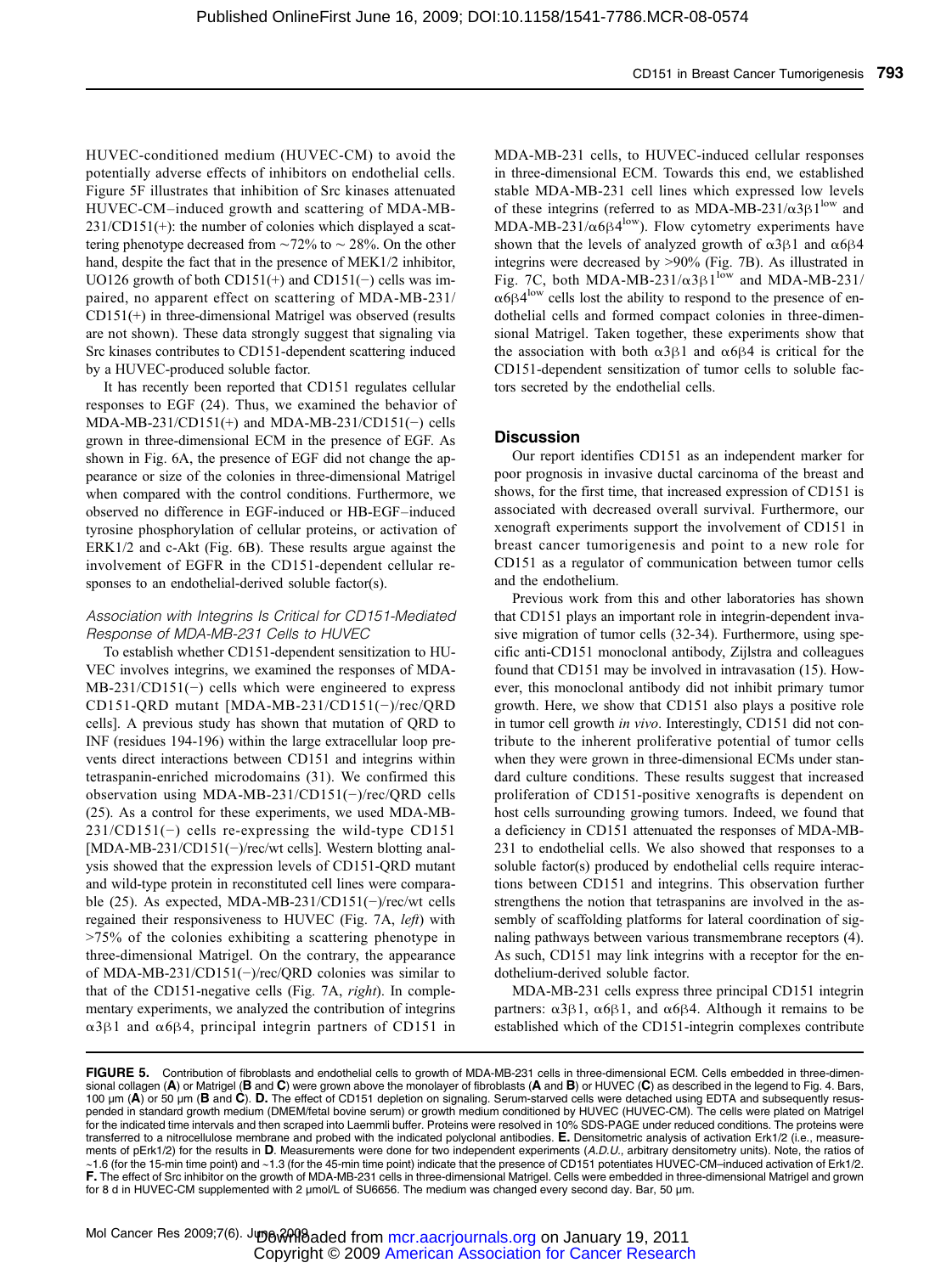

FIGURE 6. CD151-dependent cellular responses in three-dimensional Matrigel does not involve EGFR. A. Cells were embedded into growth factor–reduced Matrigel as described in Materials and Methods, and grown in the presence or absence of EGF (10 ng/mL) for 8 d. Bar, 200  $\mu$ m. **B.** The effect of CD151 depletion on signaling via EGFR. Serum-starved cells were stimulated with EGF (50 ng/mL) or HB-EGF (50 ng/mL) for the indicated time intervals and then scraped into Laemmli buffer. Proteins were resolved in 10% SDS-PAGE under reduced conditions. The proteins were transferred to a nitrocellulose membrane and probed with the indicated polyclonal antibodies.

<sup>8</sup> R. Sadej, K. Gkirtzimanaki, A.G. Eliopoulos, F. Berditchevski, unpublished results.

to the growth of MDA-MB-231 xenografts, it is likely that both α3β1-CD151 and α6β4-CD151 complexes are involved. Protumorigenic activity of α6β4 in breast cancer has been shown in various animal models (35-37), and this agrees with the observation that the elevated expression of this integrin is associated with significantly decreased overall survival of patients with breast cancer (38, 39). Similarly, the increased levels of α3β1 correlated with metastatic progression in breast cancer (40). Although further studies will be necessary to establish the clinical significance of this observation, we found that depletion of  $\alpha$ 3 $\beta$ 1 integrin significantly inhibited both the growth of MDA-MB-231 cells in three-dimensional ECM in vitro and in xenograft experiments.<sup>8</sup>

It has been recently proposed that CD151 functions as a molecular linker between laminin-binding integrins (i.e., α3β1 and α6β1/4) and c-Met, a receptor for hepatocyte growth factor (HGF; ref. 23). The functional link between c-Met and integrins is also supported by the observation that HGF can



FIGURE 7. The role of integrins in CD151-dependent cellular responses to endothelial cells. A and C. Various derivatives of MDA-MB-231cells were plated in three-dimensional Matrigel and grown in the presence of HUVEC as described in Fig. 5. Bars, 50 μm. B. Generation of stable α3β1-depleted and α6β4-depleted cells. Down-regulation of integrins in MDA-MB-231 cells was analyzed by flow cytometry. Cells stained with mouse monoclonal antibody against either α3 (A3-IVA5; left histogram) or β4 (3E1; right histogram) integrin subunits.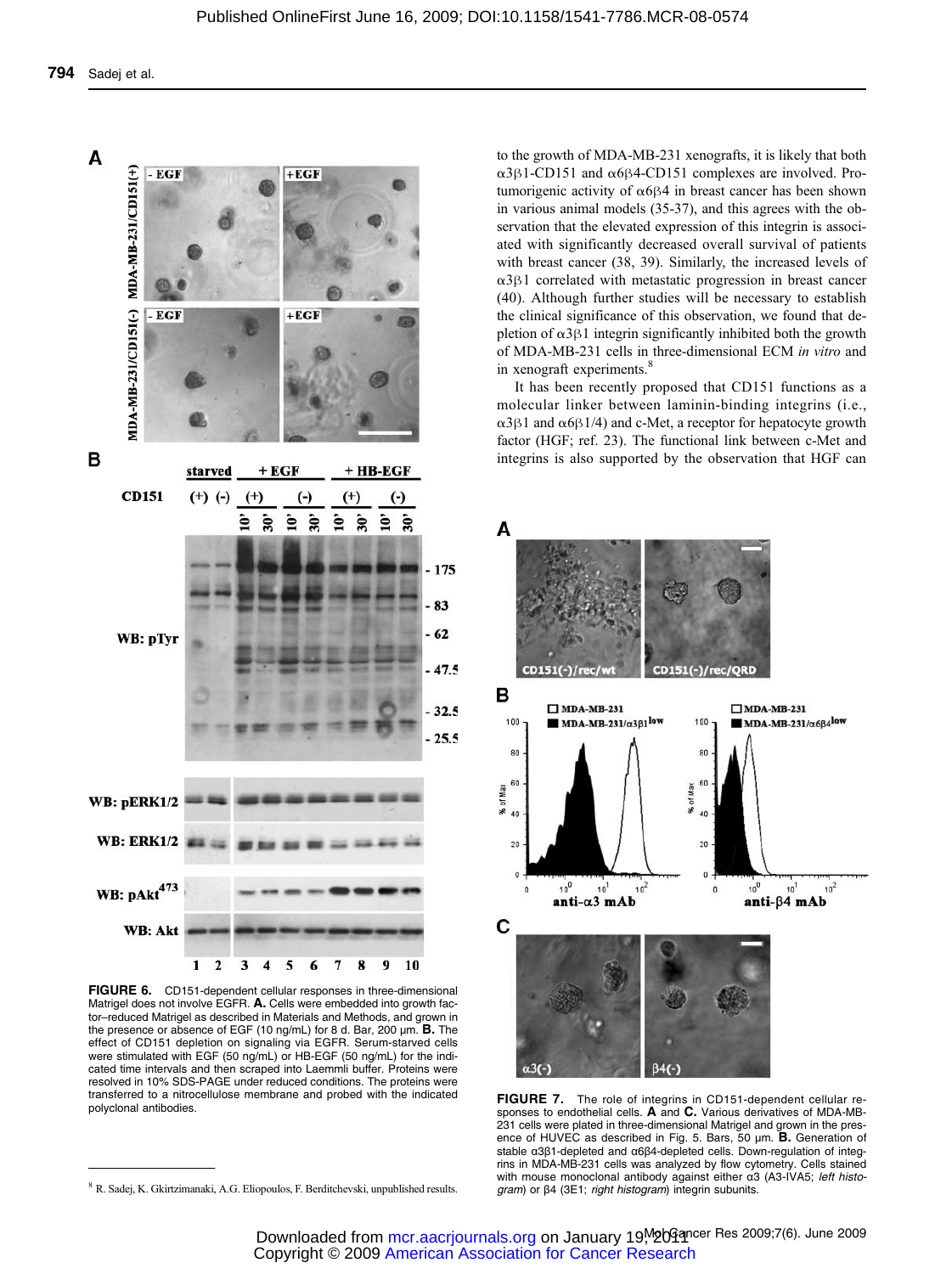stimulate integrin avidity (41). However, it is unlikely that CD151-dependent differential responses to HUVEC are caused by deficiencies in the HGF  $\rightarrow$  c-Met signaling axis in MDA-MB-231/CD151(−) cells. First, HUVEC do not seem to produce HGF (42). Second, the absence of CD151 did not affect the growth pattern of breast cancer cells in three-dimensional ECM in coculture experiments with dermal fibroblasts, a rich source of HGF (43). Recently, Yang and colleagues suggested that the protumorigenic function of CD151 may involve signaling via EGFR (24). Our results clearly indicate that the growth of MDA-MB-231/CD151(+) and MDA-MB-231/ CD151(−) cells in three-dimensional ECM is not affected by the presence of EGF. Furthermore, we have thus far been unable to identify the difference(s) between CD151-positive and CD151-negative MDA-MB-231 cells when we analyzed various signaling pathways triggered by EGF. In a recent study, we showed that invasiveness through Matrigel along the gradient of EGF is controlled by the CD151- $\alpha$ 3β1 complex (25). These results, and the observation by Yang and colleagues, agree with the concept that CD151 may be involved in the coordination of signals via laminin-binding integrins and EGFR, and this is likely to play an important role in tumor cell invasiveness and metastasis. However, the results presented here argue against the involvement of an EGFR-CD151-integrin signaling axis in the growth of MDA-MB-231 cells in the animal model. Identification of the relevant ligand-receptor pair and dissection of signaling pathways leading to the activation of ERK1/2 and Src kinases should clarify the role played by CD151 in the transmission of the signal from endothelial cells and shed light on the involvement of CD151 in tumor cell growth in vivo.

Distinct patterns of vascularization observed in CD151-positive and CD151-negative xenografts may explain the subtle differences in histologic appearance of the tumors and distribution of tumor-infiltrating macrophages. Furthermore, a more pronounced effect on proliferation at the deep border of the tumor (judged by the Ki-67 index) may suggest a less efficient supply of endothelium-derived or macrophage-derived growth factors to CD151(−) tumors. Conversely, the diminished growth rate of CD151-negative cells may have a lower metabolic demand, and consequently, induces less pronounced vascularization of xenografts. Of interest, the protumorigenic function of another tetraspanin (CO-029/Tspan8/D6.1A) in pancreatic tumor cells was also associated with the paracrine activity of the protein (12, 44). Induction of angiogenesis by the Tspan8-expressing tumors seems to involve tumor-derived exosomes and, in part, increased the production of VEGF and matrix metalloproteinase-13 (12). Although culture medium conditioned by MDA-MB-231 can also affect in vitro angiogenesis (45), we found that the absence of CD151 did not influence the modulatory activity of the medium conditioned by these cells. Although more studies are necessary to dissect a complex circuitry of communication between tumor cells and vasculature, our data indicate that CD151-dependent paracrine activity of MDA-MB-231 is likely to require contributions from other components of the tumor microenvironment (e.g., macrophages).

We have shown that elevated expression of CD151 inversely correlates with overall survival of breast cancer patients with invasive ductal carcinoma. More detailed analysis is necessary to establish whether overexpression of CD151 is associated with any of the five distinct subtypes of breast cancer (46). In this regard, we did not observe a significant correlation between the overexpression of CD151 and ER and progesterone receptor status in our invasive ductal breast adenocarcinoma samples. These results are at odds with the report by Yang and colleagues, who observed elevated expression of CD151 in 45% of ER-negative breast tumors. Although more work is required to draw a definitive conclusion, we would like to emphasize that in contrast to the work by Yang and colleagues, our analysis was done on a homogenous group of specimens (i.e., invasive ductal carcinomas).

In summary, we have shown that tetraspanin CD151 regulates the growth of breast cancer cells in vivo by controlling their communication with endothelial cells. Importantly, our data link the overexpression of CD151 with lower survival of patients with breast cancer, thereby identifying this tetraspanin as an independent prognostic marker and potential novel target for developing new therapies.

# Materials and Methods

#### Cells, Antibodies, and Reagents

MDA-MB-231 cells were grown in DMEM (Sigma) supplemented with 10% fetal bovine serum. Fibroblasts were derived from either the synovium or skin of patients with arthritis undergoing joint replacement, and then isolated and cultured as described (47). HUVEC (PromoCell) were grown in endothelial cell growth medium with SupplementMix (PromoCell). The mouse anti-CD151 monoclonal antibodies were 5C11 (48), 11B1G4 (provided by Dr. L. Ashman, University of Newcastle, Australia), and NCL-CD151 (Novocastra). Rabbit polyclonal anti-human Ki-67 antibody was from Abcam, rat anti-mouse F4/80 antigen monoclonal antibody was from AbD Serotec, rabbit anti-human FGF2 antibody was from Santa Cruz Biotechnology, and mouse anti-human VEGF monoclonal antibody was from BD PharMingen. Anti-phosphorylated FAK  $(Tyr<sup>397</sup>)$  antibody was purchased from BD Bioscience, and anti–β-actin was from Sigma. The rest of the antibodies used in this study were purchased from Cell Signaling Technology. Biotinylated L. esculentum lectin (Vector Labs) was used to identify mouse endothelial cells.

#### Construction of MDA-MB-231 Knockdown Cell Lines

Generation of MDA-MB-231/CD151(+), MDA-MB-231/ CD151(−), MDA-MB-231/CD151rec, and MDA-MB-231/ CD151-QRD stable cell lines were described earlier (25). MDA-MB-231/ $\alpha$ 3 $\beta$ 1<sup>low</sup> cells were established from MDA-MB-231/CD151(+) by fluorescent sorting of the cells expressing short-hairpin RNA (shRNA) that specifically targets the  $\alpha$ 3 integrin subunit (target sequence is 5'-gctacatgattcagcgcaa-3'). MDA-MB-231/ $\alpha$ 6 $\beta$ 4<sup>low</sup> cells were generated using a specific shRNA construct which targets the β4 integrin subunit (35).

#### Assessment of Cell Growth in Three-dimensional ECM

Growth in Matrigel. Three drops of cell suspension in Matrigel (~1.5 × 10<sup>3</sup>/40 μL) were plated onto a tissue culture plate and incubated at 37°C for up to 30 min to solidify. Solidified Matrigel drops were covered with growth medium. Colonies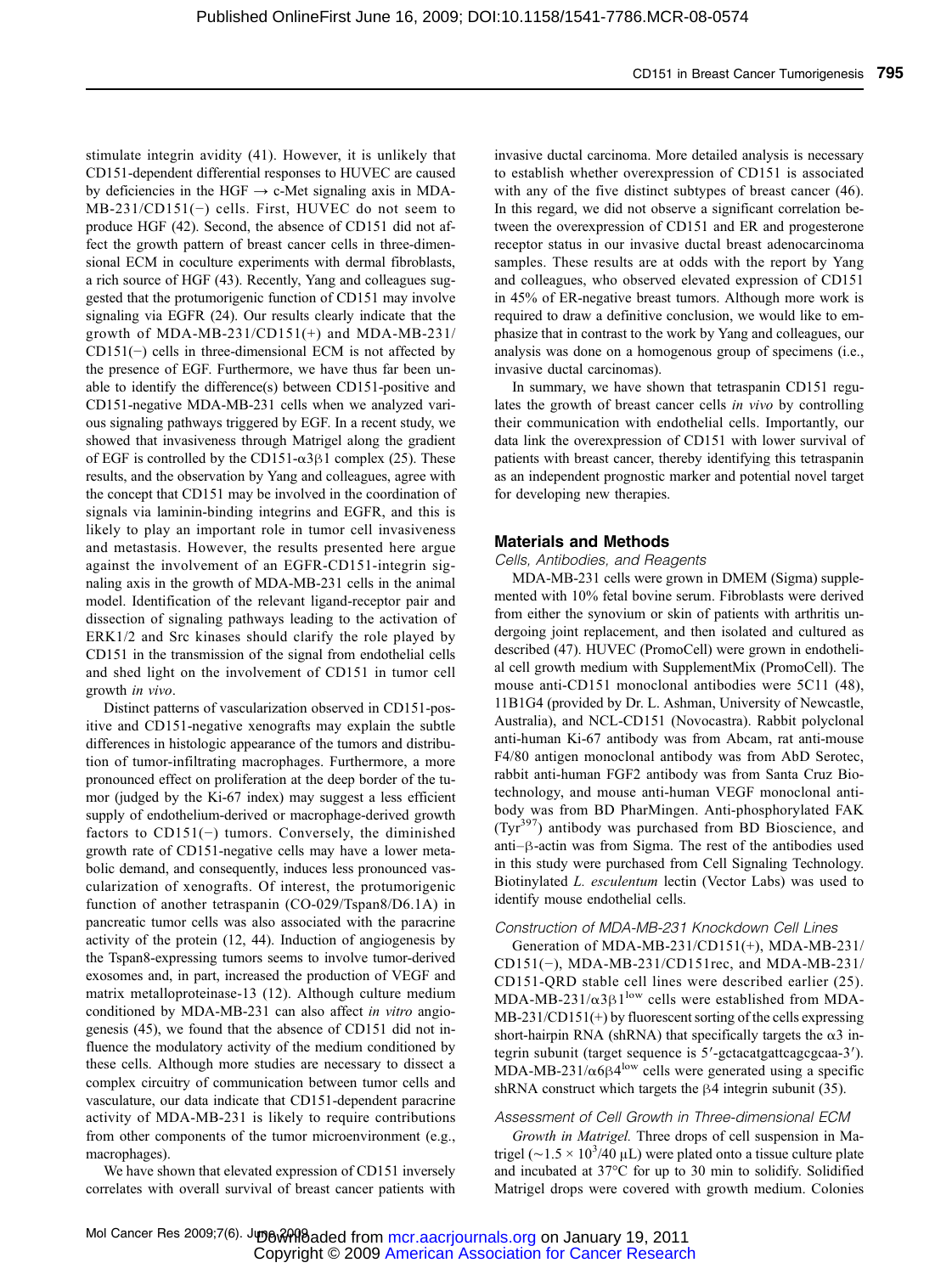were photographed 10 d after plating. Relative size of the colonies was determined by measuring 60 to 100 random colonies in each drop using ImageJ software. At least two independent experiments were carried out for each cell line.

Growth in collagen. Cells were suspended in 1.6 mg/mL of rat tail collagen type I (~1.5 × 10<sup>3</sup>/40 µL) and grown for 7 to 8 d. Colonies were analyzed using Zeiss Axiovert 25 microscope. In coculture experiments, fibroblasts (or HUVEC) were grown in 48-well plates until they reached ∼80% confluence. Subsequently, MDA-MB-231 cells ( $\sim 8 \times 10^3 / 200$  µL) suspended in collagen or Matrigel were overlaid and the cultures continued to grow for an additional 7 to 10 d with growth medium being replaced every 48 h.

#### Western Blotting

Growing cells were scraped and lysed in the presence of icecold Laemmli buffer/protease inhibitor cocktail. An equal amount of protein from each sample was loaded per lane, separated by SDS-PAGE, and transferred onto a nitrocellulose membrane. Proteins were probed with specific antibodies in PBS/0.2% Tween 20, or TBST in case of further detection of phosphoproteins. Secondary antibodies conjugated to horseradish peroxidase and Western Lighting Chemiluminescence Reagent Plus (Perkin-Elmer) were used to develop images.

# Analysis of Activation of FAK, Src, PKB/cAkt, ERK1/2, and Phosphorylation of p130Cas

The serum-starved cells (12-16 h in DMEM) were detached with 2 mmol/L of EDTA, and subsequently resuspended in DMEM/10% fetal bovine serum, or endothelial medium conditioned by HUVEC for 2 d. Cell suspension was plated onto dishes preabsorbed with Matrigel (20 μg/mL) for different lengths of time. The cells were scraped into Laemmli sample buffer supplemented with 2 mmol/L of phenylmethylsulfonyl fluoride, 10 μg/mL of aprotinin, 10 μg/mL of leupeptin, 100 μmol/L of Na3VO4, 10 mmol/L of NaF, and 10 mmol/L of Na<sub>3</sub>P<sub>4</sub>O<sub>7</sub>. Cellular proteins were resolved in 10% SDS-PAGE, transferred to the nitrocellulose membrane, and probed with the appropriate phosphospecific antibody.

#### Xenograft Experiments

Female athymic nude Foxn1  $nu/nu$  mice at 6 wk of age were purchased from Harlan, Italy. Mice were injected subcutaneously (above the hind leg) with  $5 \times 10^6$  cells resuspended in 150 μL of HBSS (Invitrogen) per mouse. Six to 10 animals per group were used in the experiments. Tumor growth was monitored every other day and tumor volume was measured with a Caliper instrument. Tumor volume  $(V)$  was calculated by the "ellipsoid" formula:  $V = a \times b \times [(a + b) / 2] \times \pi/6$ , where  $a$  represents the minimum and  $b$  the maximum tumor diameter. Tumors were fixed in 10% buffered formalin and processed for histologic and immunohistochemical analyses. All experiments were done in accordance with institutional and national animal research guidelines.

#### Immunohistochemistry

Antibodies to (a) CD151 (mouse anti-human, dilution 1:50), (b) Ki-67 (rabbit anti-human, dilution 1:25), (c)  $F4/80$  antigen (rat anti-mouse, dilution 1:180), (d) FGF2 (rabbit anti-human, dilution 1:50), (e) VEGF (mouse anti-human, dilution 1:200), and  $(f)$  biotinylated *L. esculentum* lectin (dilution 1:50) were used. After antigen retrieval, immunostaining of paraffin sections was done using a standard avidin-biotin-peroxidase complex method. The sections counterstained with hematoxylin were analyzed and images captured using the Olympus DP70 camera and the Olympus DP-Soft software (Japan). Tumor vascularization was assessed using the Chalkley method (49). The "hotspots" were at low  $(40\times)$  magnification in three distinct areas: (a) superficial (subcutaneous); (b) central (adjacent to necrotic areas), and  $(c)$  close to the deep margin of the tumor. The number of vessels (no.  $[CD151(-)] = 9$ ; no.  $[CD151(+)] = 9$ ) was counted in nine high-power (400×) fields corresponding to  $0.0625$  mm<sup>2</sup> from regions a to c. The numbers represent the average from nine counts.

#### Proliferative Index in Tumor Sections

For each tissue sample, immunostaining with antibody to Ki-67 was assessed by two independent observers. Only nuclear immunoreactivity was considered positive. Initially, the entire section was assessed at low magnification (40×) and three distinct regions of cell proliferation were identified: (a) superficial (subcutaneous),  $(b)$  central (adjacent to necrotic areas), and  $(c)$ close to the deep margin of the tumor. The number of Ki-67– immunopositive cells in each sample (no.  $[CD151(-)] = 9$ ; no.  $[CD151(+) = 9]$ ) was counted in nine high-power (400×) fields from proliferation regions a to c (∼1,000 cells/section). The mean  $\pm$  SE were calculated and statistical analyses were carried out by the unpaired  $t$  test using a GraphPad Prism 3.2 program (GraphPad Software).

# Analysis of CD151 Immunohistochemical Expression in Clinical Samples

Fifty-six specimens of primary invasive ductal carcinoma (patients treated between 1998 and 2001) were obtained from the archives of the Department of Oncology of Copernicus Memorial Hospital (Lodz, Poland) following the local ethics regulations. The disease was staged according to the tumornode-metastasis system and samples histologically graded using the Nottingham Criteria. Pathologic analysis and surgical evaluation confirmed the tissue diagnosis and the clinical stage of disease. Follow-up period was defined as the time from surgery to the last observation for censored cases or death for complete observations. Five-micrometer formalin-fixed, paraffin-embedded sections were processed for routine histology and immunohistochemistry for ER (dilution 1:35; Dako, PL) and CD151 (dilution 1:50; Novocastra). Immunostaining was done after antigen retrieval by microwaving the sections for 8 min in citrate buffer (pH 6.0) and using the EnVision kit (Dako, PL) according to the protocols of the manufacturer. Assessment of CD151 immunoreactivity was as follows: (a) negative—no staining or uniform membrane positivity in  $\leq 10\%$  of the tumor cells; (b) positive—a weak to strong complete membrane staining observed in >10% of the tumor cells. Scoring for ER nuclear expression was done using the method described by McCarty et al. (50). Tumors were considered positive for ER with a Histo-score of  $\geq 100$ .

Statistical analysis. Overall survival was calculated from the date of surgery to the date of death, or the last follow-up, as recommended by the Kaplan-Meier method. Differences in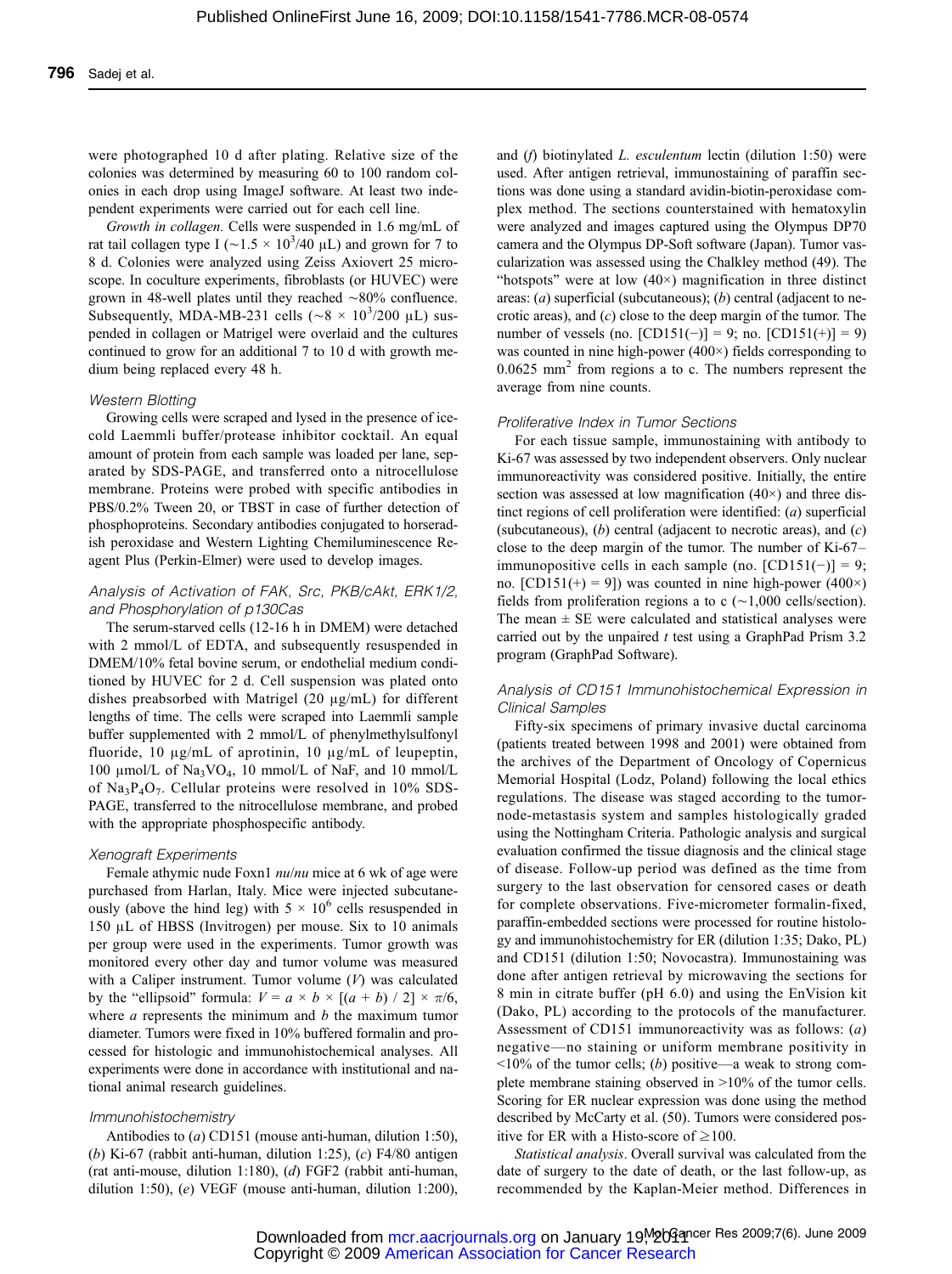survival distributions were compared using log rank test. Data for patients who died from causes other than breast cancer were censored at the time of death. Univariate analyses of overall survival were done using the Cox proportional hazards regression model. Pearson's  $\chi^2$  test was used to assess the associations between CD151 expression and clinicopathologic variables. The results were considered statistically significant when two-sided  $P$  values were <0.050. The analyses were done using the StatsDirect software (StatsDirect, Ltd.).

#### Disclosure of Potential Conflicts of Interest

No potential conflicts of interest were disclosed.

#### Acknowledgments

We are very grateful to all our colleagues for their generous gifts of the reagents that were used in this study.

#### References

1. Hemler ME. Tetraspanin proteins mediate cellular penetration, invasion, and fusion events and define a novel type of membrane microdomain. Annu Rev Cell Dev Biol 2003;19:397–422.

2. Hemler ME. Tetraspanin functions and associated microdomains. Nat Rev Mol Cell Biol 2005;6:801–11.

3. Yunta M, Lazo PA. Tetraspanin proteins as organisers of membrane microdomains and signalling complexes. Cell Signal 2003;15:559–64.

4. Levy S, Shoham T. The tetraspanin web modulates immune-signalling complexes. Nat Rev Immunol 2005;5:136–48.

5. Dong J-T, Lamb PW, Rinker-Schaeffer CW, et al. KAI 1, a metastasis suppressor gene for prostate cancer on human chromosome 11p11.2. Science 1995;268: 884–6.

6. Takaoka A, Hinoda Y, Sato S, et al. Reduced invasive and metastatic potentials of KAI1-transfected melanoma cells. Jpn J Cancer Res 1998;89:397–404.

7. Yang X, Wei LL, Tang C, et al. Overexpression of KAI1 suppresses in vitro invasiveness and in vivo metastasis in breast cancer cells. Cancer Res 2001;61: 5284–8.

8. Ovalle S, Gutierrez-Lopez MD, Olmo N, et al. The tetraspanin CD9 inhibits the proliferation and tumorigenicity of human colon carcinoma cells. Int J Cancer 2007;121:2140–52.

9. Ikeyama S, Koyama M, Yamaoko M, et al. Suppression of cell motility and metastasis by transfection with human motility-related protein (MRP-1/CD9) DNA. J Exp Med 1993;177:1231–7.

10. He B, Liu L, Cook GA, et al. Tetraspanin CD82 attenuates cellular morphogenesis through down-regulating integrin α6-mediated cell adhesion. J Biol Chem 2005;280:3346–54.

11. Odintsova E, Sugiura T, Berditchevski F. Attenuation of EGF receptor signaling by a metastasis suppressor tetraspanin KAI-1/CD82. Curr Biol 2000;10: 1009–12.

12. Gesierich S, Berezovskiy I, Ryschich E, et al. Systemic induction of the angiogenesis switch by the tetraspanin D6.1A/CO-029. Cancer Res 2006;66: 7083–94.

13. Tokuhara T, Hasegawa H, Hattori N, et al. Clinical significance of CD151 gene expression in non-small cell lung cancer. Clin Cancer Res 2001;7: 4109–14.

14. Ang J, Lijovic M, Ashman LK, et al. CD151 protein expression predicts the clinical outcome of low-grade primary prostate cancer better than histologic grading: a new prognostic indicator? Cancer Epidemiol Biomarkers Prev 2004;13: 1717–21.

15. Zijlstra A, Lewis J, Degryse B, et al. The inhibition of tumor cell intravasation and subsequent metastasis via regulation of in vivo tumor cell motility by the tetraspanin CD151. Cancer Cell 2008;13:221–34.

16. Kohno M, Hasegawa H, Miyake M, et al. CD151 enhances cell motility and metastasis of cancer cells in the presence of focal adhesion kinase. Int J Cancer 2002;97:336–43.

17. Chometon G, Zhang ZG, Rubinstein E, et al. Dissociation of the complex between CD151 and laminin-binding integrins permits migration of epithelial cells. Exp Cell Res 2006;312:983–95.

18. Garcia-Lopez MA, Barreiro O, Garcia-Diez A, et al. Role of tetraspanins

CD9 and CD151 in primary melanocyte motility. J Invest Dermatol 2005;125: 1001–9.

19. Shigeta M, Sanzen N, Ozawa M, et al. CD151 regulates epithelial cell-cell adhesion through PKC- and Cdc42-dependent actin cytoskeletal reorganization. J Cell Biol 2003;163:165–76.

20. Takeda Y, Kazarov AR, Butterfield CE, et al. Deletion of tetraspanin Cd151 results in decreased pathologic angiogenesis in vivo and in vitro. Blood 2007;109: 1524–32.

21. Yanez-Mo M, Alfranca A, Cabañas C, et al. Regulation of endothelial cell motility by complexes of tetraspan molecules CD81/TAPA-1 and CD151/PETA-3 with α3β1 integrin localized at endothelial lateral junctions. J Cell Biol 1998;141: 791–804.

22. Winterwood NE, Varzavand A, Meland MN, et al. A critical role for tetraspanin CD151 in  $\alpha$ 3β1 and  $\alpha$ 6β4 integrin-dependent tumor cell functions on laminin-5. Mol Biol Cell 2006;17:2707–21.

23. Klosek SK, Nakashiro K, Hara S, et al. CD151 forms a functional complex with c-Met in human salivary gland cancer cells. Biochem Biophys Res Commun 2005;336:408–16.

24. Yang XH, Richardson AL, Torres-Arzayus MI, et al. CD151 accelerates breast cancer by regulating α6 integrin function, signaling, and molecular organization. Cancer Res 2008;68:3204–13.

25. Baldwin G, Novitskaya V, Sadej R, et al. Tetraspanin cd151 regulates glycosylation of α3β1 integrin. J Biol Chem 2008;283:35445–54.

26. Gerdes J, Becker MH, Key G, et al. Immunohistological detection of tumour growth fraction (Ki-67 antigen) in formalin-fixed and routinely processed tissues. J Pathol 1992;168:85–6.

27. Austyn JM, Gordon S. F4/80, a monoclonal antibody directed specifically against the mouse macrophage. Eur J Immunol 1981;11:805–15.

28. Mazzetti S, Frigerio S, Gelati M, et al. Lycopersicon esculentum lectin: an effective and versatile endothelial marker of normal and tumoral blood vessels in the central nervous system. Eur J Histochem 2004;48:423–8.

29. Luqmani YA, Graham M, Coombes RC. Expression of basic fibroblast growth factor, FGFR1 and FGFR2 in normal and malignant human breast, and comparison with other normal tissues. Br J Cancer 1992;66:273–80.

30. Zhang W, Ran S, Sambade M, et al. A monoclonal antibody that blocks VEGF binding to VEGFR2 (KDR/Flk-1) inhibits vascular expression of Flk-1 and tumor growth in an orthotopic human breast cancer model. Angiogenesis 2002;5:35–44.

31. Kazarov AR, Yang X, Stipp CS, et al. An extracellular site on tetraspanin CD151 determines  $\alpha$ 3 and  $\alpha$ 6 integrin-dependent cellular morphology. J Cell Biol 2002;158:1299–309.

32. Sugiura T, Berditchevski F. Function of a3b1-tetraspanin protein complexes in tumor cell invasion. Evidence for the role of the complexes in production of matrix metalloproteinase 2 (MMP-2). J Cell Biol 1999;146: 1375–89.

33. Hong IK, Jin YJ, Byun HJ, et al. Homophilic interactions of the tetraspanin CD151 up-regulate motility and MMP-9 expression of human melanoma cells through adhesion-dependent c-jun activation signaling pathways. J Biol Chem 2006;281:24279–92.

34. Shiomi T, Inoki I, Kataoka F, et al. Pericellular activation of proMMP-7 (promatrilysin-1) through interaction with CD151. Lab Invest 2005;85: 1489–506.

35. Lipscomb EA, Simpson KJ, Lyle SR, et al. The  $\alpha$ 6 $\beta$ 4 integrin maintains the survival of human breast carcinoma cells in vivo. Cancer Res 2005;65: 10970–6.

36. Bon G, Folgiero V, Bossi G, et al. Loss of β4 integrin subunit reduces the tumorigenicity of MCF7 mammary cells and causes apoptosis upon hormone deprivation. Clin Cancer Res 2006;12:3280–7.

37. Guo W, Pylayeva Y, Pepe A, et al. β4 integrin amplifies ErbB2 signaling to promote mammary tumorigenesis. Cell 2006;126:489–502.

38. Diaz LK, Cristofanilli M, Zhou X, et al. β4 integrin subunit gene expression correlates with tumor size and nuclear grade in early breast cancer. Mod Pathol 2005;18:1165–75.

39. Lu S, Simin K, Khan A, et al. Analysis of integrin β4 expression in human breast cancer: association with basal-like tumors and prognostic significance. Clin Cancer Res 2008;14:1050–8.

40. Morini M, Mottolese M, Ferrari N, et al. The α3β1 integrin is associated with mammary carcinoma cell metastasis, invasion, and gelatinase B (MMP-9) activity. Int J Cancer 2000;87:336–42.

41. Trusolino L, Cavassa S, Angelini P, et al. HGF/scatter factor selectively promotes cell invasion by increasing integrin avidity. FASEB J 2000;14: 1629–40.